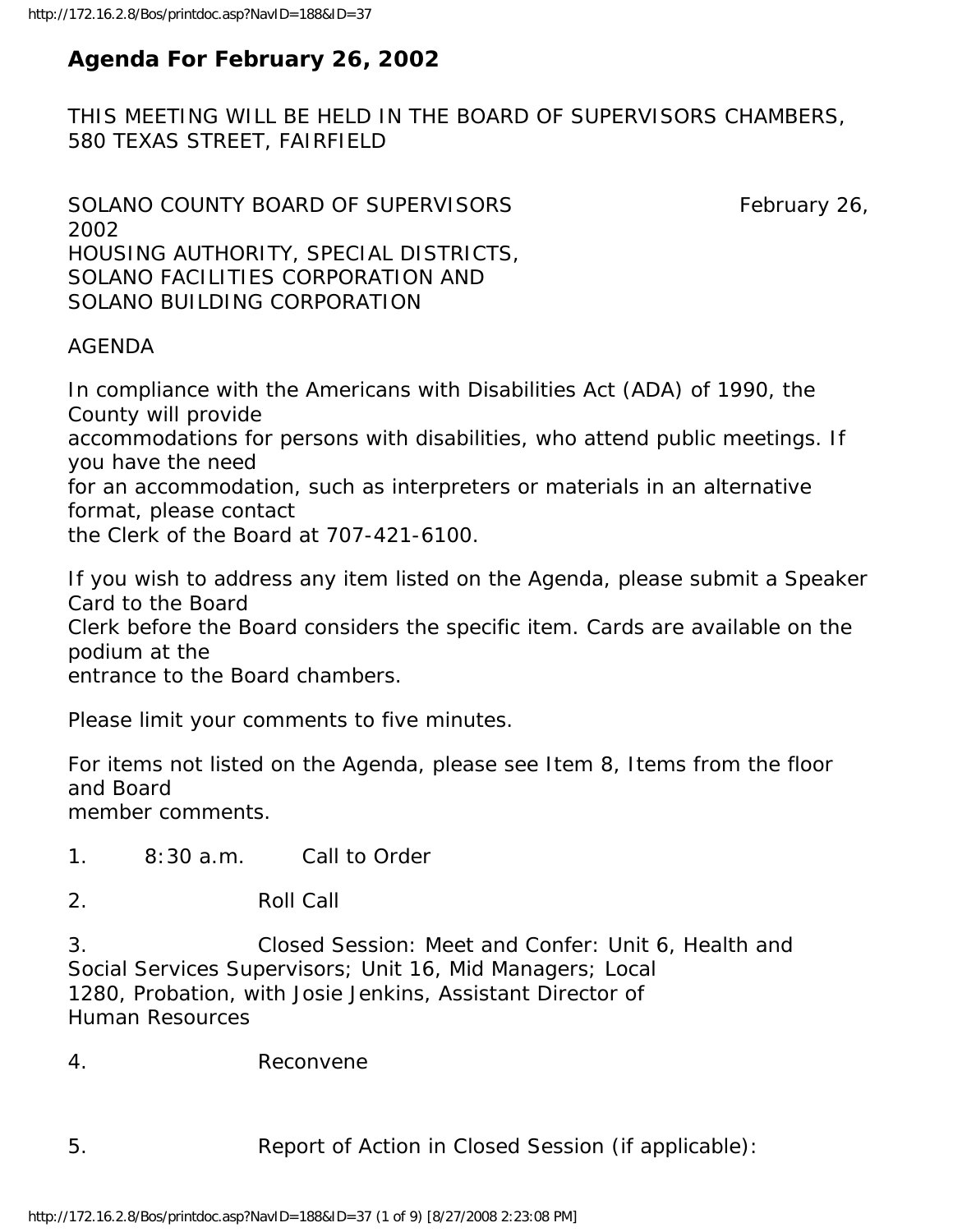- 6. Salute to the Flag and a Moment of Silence:
- 7. Presentations:

Agriculture:

Approval of a resolution and presentation proclaiming March 1-7, 2002 as National Weights and Measures Week

8. Items from the floor and Board member comments

This is your opportunity to address the Board on a matter not listed on the Agenda, but it must be within the subject matter jurisdiction of the Board. Please submit a Speaker Card before the first speaker is called and limit your comments to five minutes.

- 9. Additions to or Deletions from the Agenda
- 10. Approval of the Agenda
- 11. Approval of Consent Calendar

The Board considers all matters listed under the Consent Calendar to be routine and will adopt them in one motion. There will be no discussion on these items before the Board votes on the motion unless Board members, staff or the public request specific items be discussed and/or removed from the Consent Calendar. If you wish to address specific items on the Consent Calendar, please submit a Speaker Card before the Board takes action on the Consent Calendar and appropriately limit your comments to five minutes.

## CONSENT CALENDAR

## GENERAL GOVERNMENT

12. Clerk of the Board of Supervisors: Approval of Minutes: Board of Supervisors January 22, 2002; Rural North Vacaville Water District January 22, 2002

## 13. County Administrator:

Approval of a three year contract amendment with Shaw/Yoder, Inc. for legislative advocacy services, in the amount of \$50,172 per year to be adjusted annually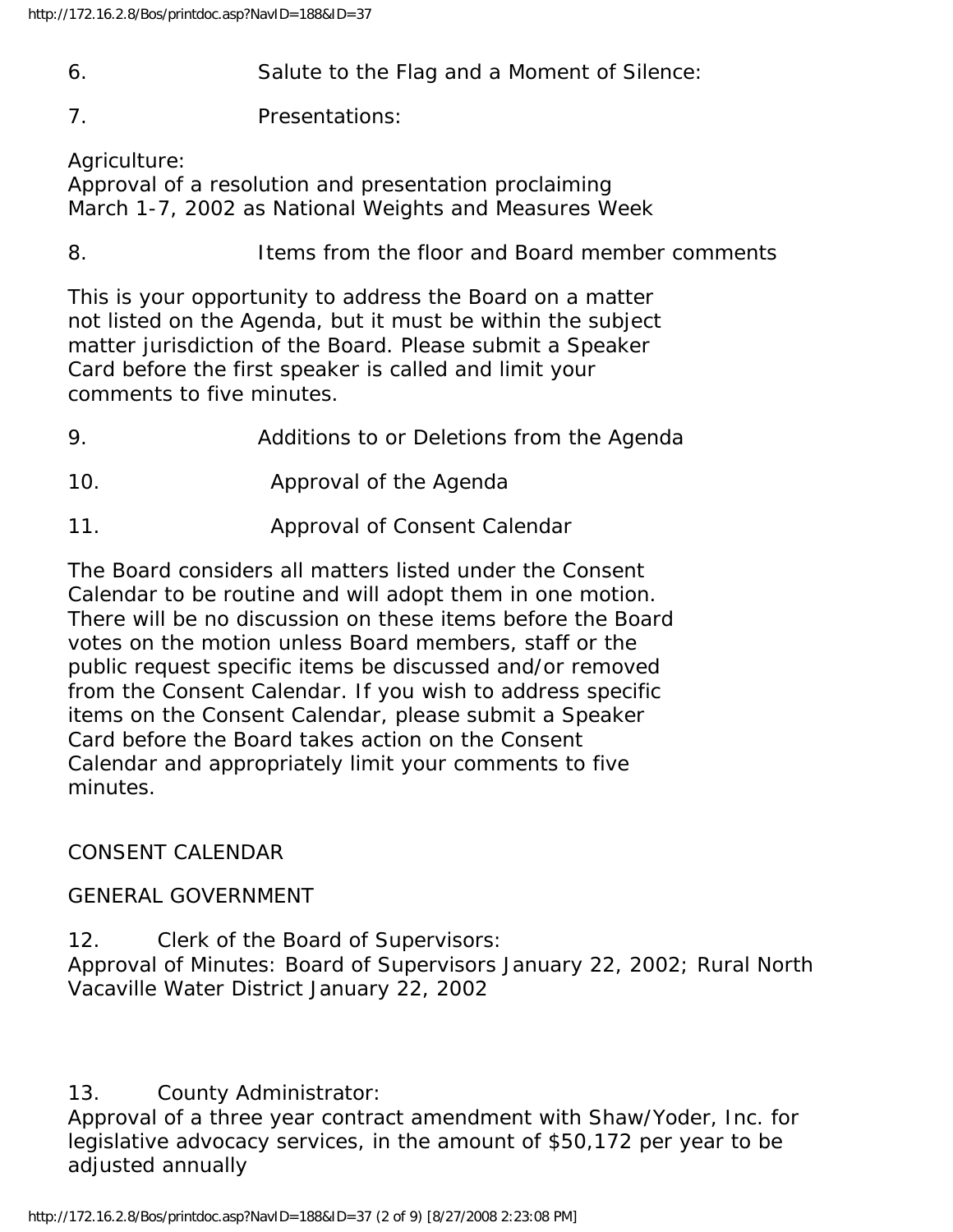14. Assessor/Recorder:

Approval of release from accountability for DataComm Controller listed on the Fixed Asset Inventory (value of \$7,750)

15. General Services:

A) Approval to retain a \$25,000 bid guarantee received from Panattoni Development Company, LLC for the County-owned property at 2100 West Texas Street, Fairfield

B) Approval of release from accountability for Vehicle R-598, a 1965 Ford dump truck, listed on the Fixed Asset Inventory (historical cost listed as \$5,418)

C) Approve the recommendation of the Solano County Park and Recreation Commission to award \$14,490 of Fish & Game fine funds to the Solano County Wildlife Committee, the Suisun Marsh Natural History Association, Lake Solano Park/U.C. Davis Public Service Research Program, and the Suisun Resource Conservation **District** 

D) Ratify an emergency contract with Faultline Associates, Inc. in the amount of \$56,000 for the removal of an underground storage tank at the West Texas Site, Fairfield and provide remediation; authorize the General Services Director to sign any amendments

## 16. Human Resources:

Adoption of a resolution amending the Alphabetical Listing of Classes and Salaries to reflect a monthly salary of approximately \$3,646 - \$4,431 for the allocation of Family Support Training Specialist; adoption of a resolution amending the Allocation List in the District Attorney Department, Family Support Division, to add 1.0 FTE Family Support Training Specialist and delete 1.0 FTE Staff Development Coordinator (costs for position fulled funded by State - no General Fund cost)

## 17. Auditor-Controller:

Accept the Auditor-Controller''s reports on the examination of the books of the Solano County Treasury as of December 28, 2001

## 18. Registrar of Voters:

Approval to extend office hours and open on Saturday, March 2, 2002 from 8:00 a.m. to 1:00 p.m. at 510 Clay Street, Fairfield and 1410 Georgia Street, Vallejo for absentee voting; authorize the County Administrator to approve extended hours for voter registration and absentee voting in future elections

HEALTH AND SOCIAL SERVICES: None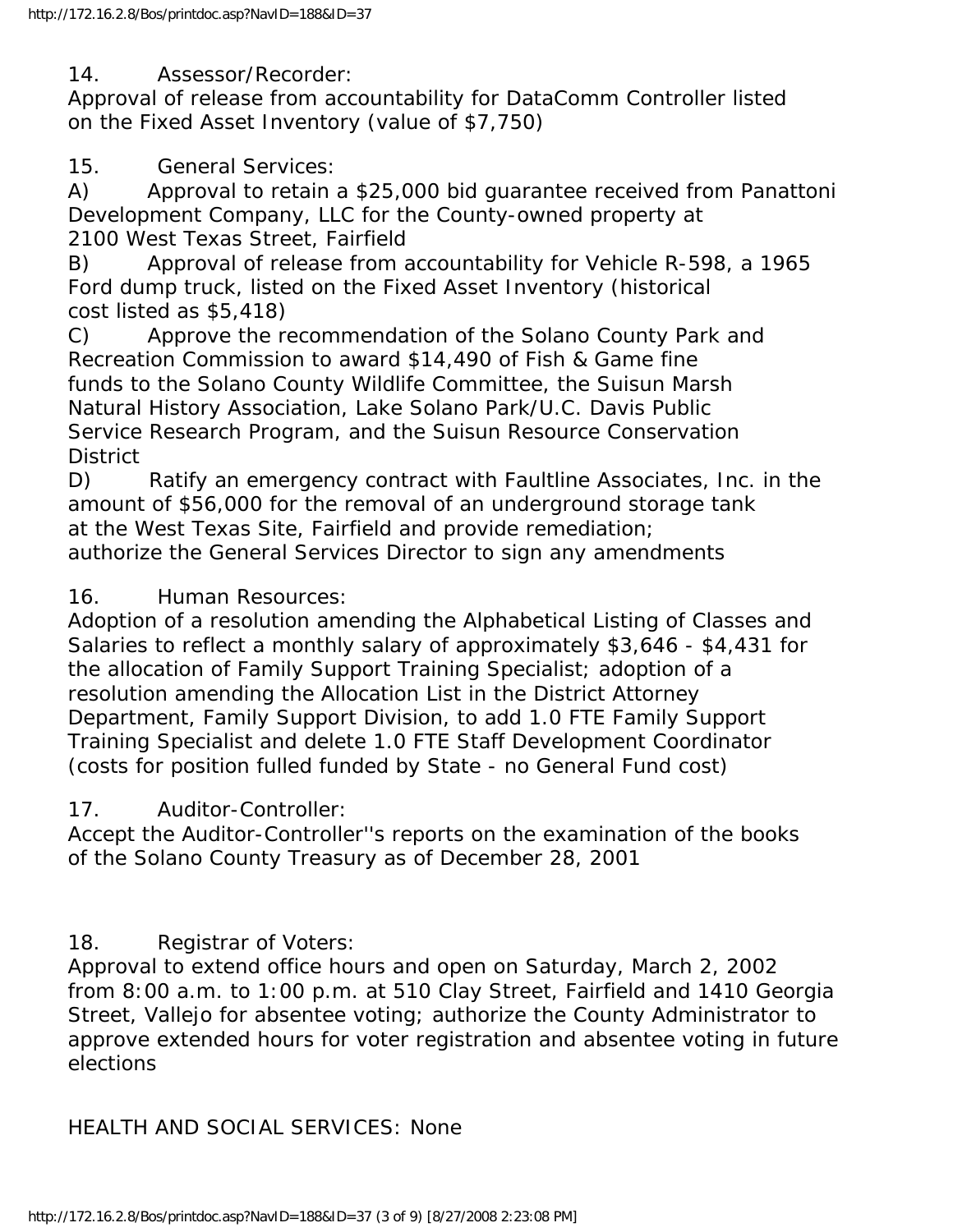### CRIMINAL JUSTICE:

19. Fouts Springs Youth Facility:

Approval of a resolution amending the Allocation List to delete 1.0 FTE Accountant position and add 1.0 FTE Staff Analyst position

20. Sheriff/Coroner/Public Administrator:

A) Approval of release from accountability for unaccounted fixed assets totaling \$15,180 - HP Vectra 486, camera, medical equipment

B) Approval of a contract with Advanced Fitness Evaluation Systems in an amount not to exceed \$180,000 to provide pre-employment background investigation services for the period of February 26, 2002 through June 30, 2003 (funding included in Sheriff''s FY2001/02 budget)

C) Approval of a contract with Nursefinders Registry for the period of February 26, 2002 through June 30, 2002 in an amount not to exceed \$151,000 for the provision of temporary nursing staff support to the County detention facilities (contract costs included in Sheriff''s Budget for FY2001/02)

### 21. Probation:

Approval of an appropriation transfer request in the amount of \$299,143 to recognize Unanticipated Revenue in the AB1913 Program of the Probation Budget (Schiff-Cardenas Crime Prevention Act of 2000) (4/5 vote required); approval of an appropriation transfer in the amount of \$30,429 in the Mental Health Budget recognizing the additonal revenue made available from the Probation Department''s appropriation transfer above (4/5 vote required); approval to purchase three (3) vehicles funded by AB 1913 in the amount of \$64,000

### 22. District Attorney:

Adoption of a resolution amending the Allocation List to add 1.0 FTE Accountant to the District Attorney''s Family Support Division

### LAND USE/TRANSPORTATION

## 23. Transportation:

Approval of a resolution accepting the Contract for Improvement Security for Use Permit U-95-34; approve the Release of Lien Against Realty (The Presbytery of the Redwoods - Suisun Valley Road) (no General Fund impact)

OTHER: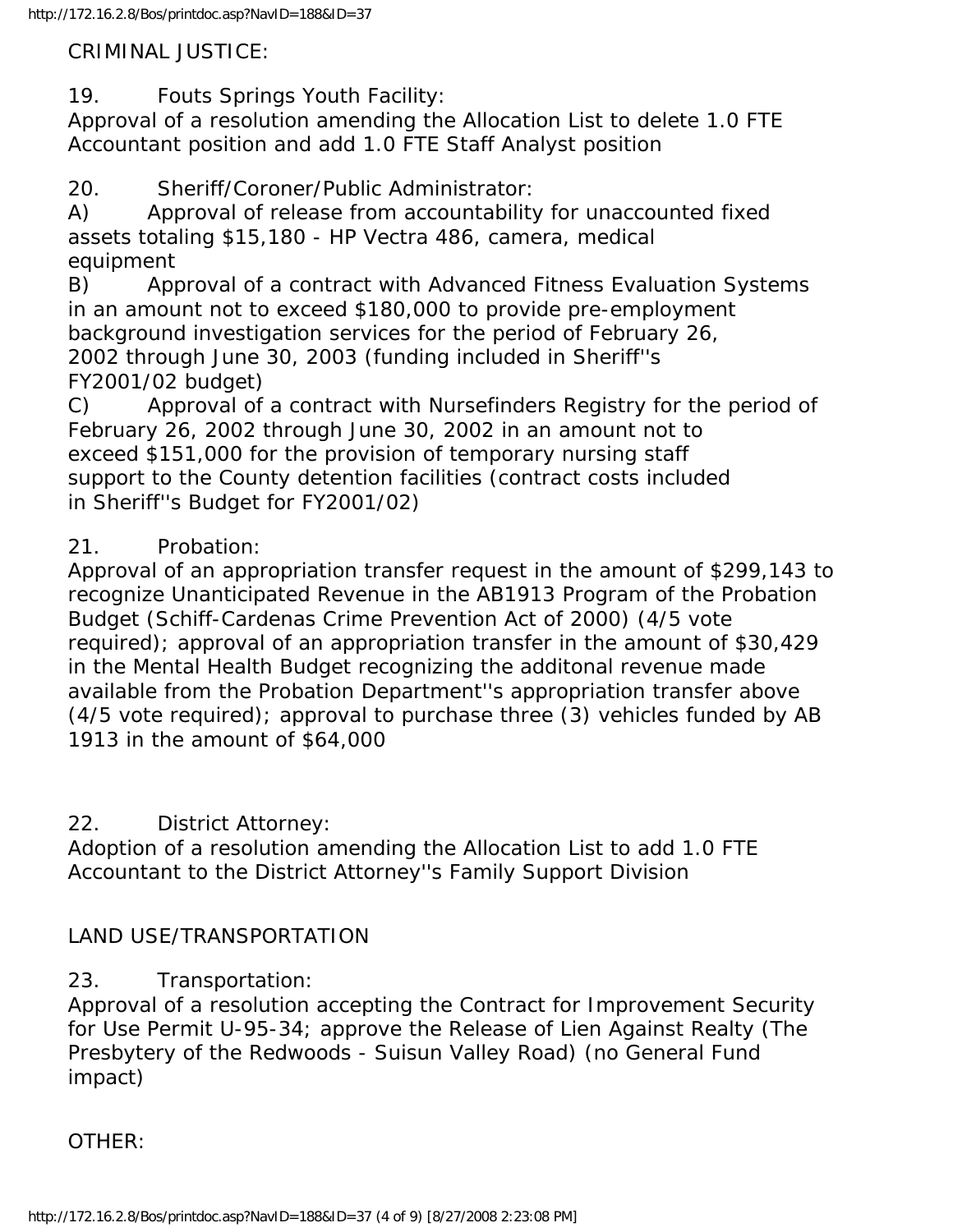### 24. Agriculture:

Approval of a resolution amending the Allocation List to add 1.0 FTE Agricultural Biologist/Weights & Measures Inspector/Trainee, Limited Term from March through November, 2002, for the state-funded Sudden Oak Death Inspection Program; approval of an appropriation transfer of Unanticipated Revenue in the amount of \$17,711 (4/5 vote required); authorize the Agricultural Commissioner to execute the state contract for the Sudden Oak Death Regulatory Program (\$37,125 for FY2001-2003)

### 25. Solano County Fair:

Consider approval of an amendment extending the term of the agreement for management and operation of the Solano County Fair and Fairgrounds between the Solano County Fair Association and Solano County to December 31, 2004

SPECIAL DISTRICTS GOVERNED BY THE BOARD OF SUPERVISORS:

Rural North Vacaville Water District

26. Environmental Management:

A) Approval of Contract Amendment No. 3 with California Water Service Company to increase contract amount to \$9,657,516; authorize General Manager to execute Contract Amendment No. 3

B) Confirm authorized expenditures and approve Amendment No. 10 for \$70,228 to the Professional Services Agreement with California Water Service Company and authorize the use of \$1,486 in remaining contingency fund under Amendment No.7 and to increase the contract amount under Exhibit B-1 to Amendment No. 9 to \$1,464,565.10; authorize the General Manager to sign

## SCHEDULED CALENDAR

27. Rescheduled Consent Items: (Items pulled from Consent Calendar above)

| A) | E) |
|----|----|
| B) | F) |
| C) | G) |
| D) | H) |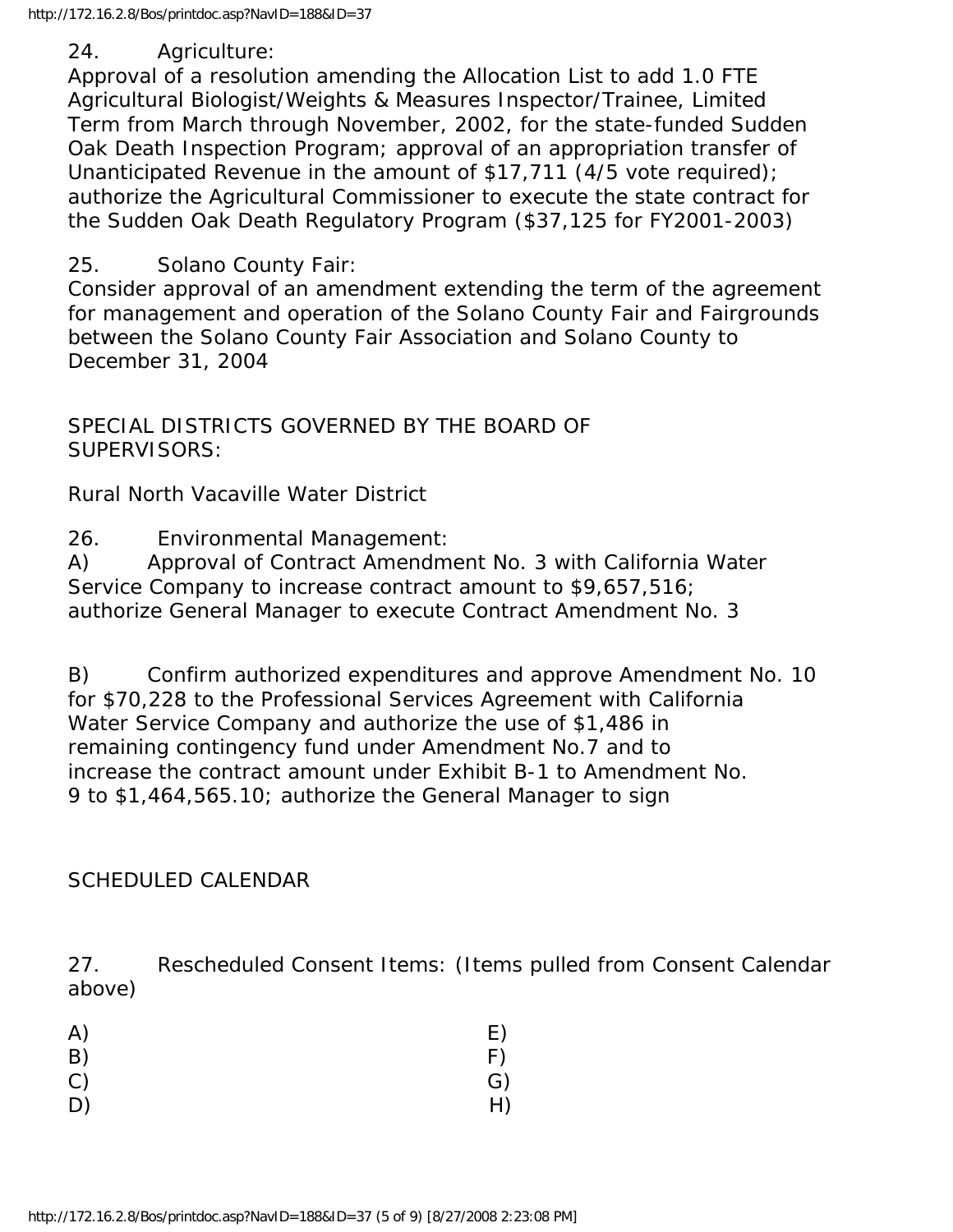#### GENERAL GOVERNMENT

#### 28. General Services:

Receive a presentation of exterior building design alternatives for the County Administration Center, Fairfield; provide input regarding design direction for the Master Architect/Engineer to consider for incorporation into the project design

#### 29. Auditor-Controller:

Presentation and consider acceptance of the audit for FY2000/01 conducted by Macias, Gini and Company, L.L.P, CPAs of the County''s basic financial statements and required supplementary information

### HEALTH AND SOCIAL SERVICES:

30. Health and Social Services:

Consider approval of an increase of \$150,000 in the contract amount for Community Medical Center and authorize the development of a contract with Community Medical Center in the amount of \$198,000 for costs associated with clinic start up in Vacaville and ongoing indigent care services in Vacaville and Dixon for the period of February 1, 2002 through June 30, 2002; approve the resulting agreement; approve an appropriation transfer in the amount of \$150,000 from Unanticipated Revenue (4/5 vote required)

#### CRIMINAL JUSTICE: None

### LAND USE/TRANSPORTATION

31. Environmental Management:

Consider adoption of a resolution to acknowledge and accept the proposed Minimum Regional Housing Need Determination (RHND) unit transfer to the City of Vacaville

2:00 P.M.

32. Environmental Management:

Conduct a noticed/published hearing to consider an appeal of the Planning Commission''s approval of Use Permit Application No. U-00-28 of Genesis House, Inc., authorizing the operation and expansion of an existing drug and alcohol treatment and re-entry facility in the unincorporated area of Vallejo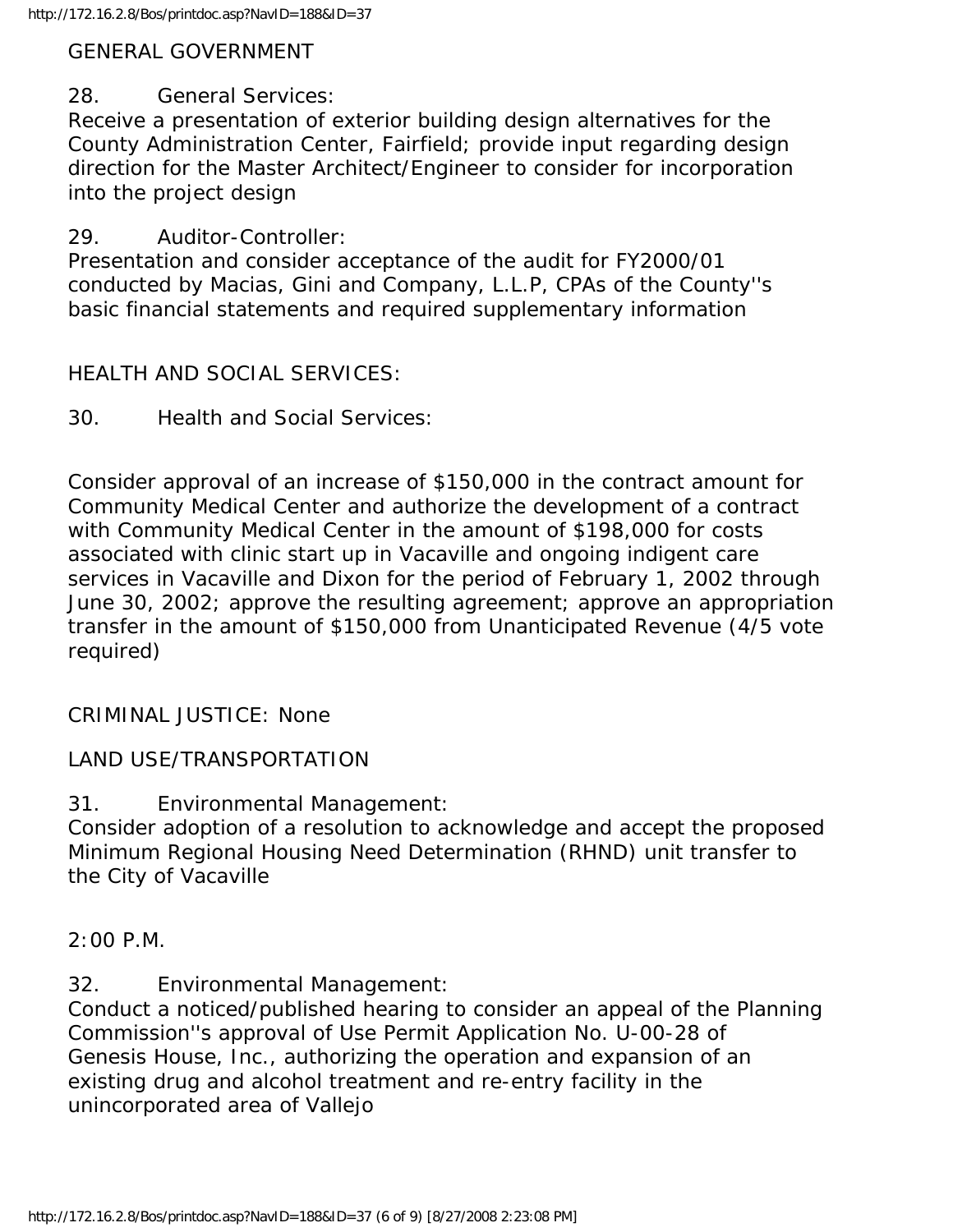OTHER: None

#### MISCELLANEOUS ITEMS

33. Appointments/Resignations to Boards and Commissions:

A) County Counsel: Appointment of Steve Reddick to the Board of Trustees of Reclamation District #536

B) Health and Social Services: Reappointment of Robert DePillis and Gayla Reiter to the Sudden Infant Death Syndrome (SIDS) Advisory **Committee** 

C) Solano County Children''s Network: Acknowledge the resignation of Sheryl Fairchild from the Child Abuse Prevention Council

34. Adjourn

#### MEETING CALENDAR (DATES AND TIMES SUBJECT TO CHANGE)

| 2/26                                           | 5:30 p.m.                      | Vallejo Sanitation and Flood Control, 555 |  |
|------------------------------------------------|--------------------------------|-------------------------------------------|--|
| Santa Clara                                    |                                |                                           |  |
| St., Vallejo                                   |                                |                                           |  |
| 2/28                                           | 2:00 p.m.                      | Solano County Child Care Planning         |  |
| Council, Childrens                             |                                |                                           |  |
| Network, 2320 Courage Dr., Ste. 107, Fairfield |                                |                                           |  |
| 3/4                                            | 10:00 a.m.                     | LAFCO, 580 Texas St., Board Chambers,     |  |
| FF.                                            |                                |                                           |  |
| 3/5                                            | 9:00a.m.                       | Board of Supervisors, 580 Texas St., FF   |  |
| 3/5                                            | 6:30 p.m.                      | SIDS Advisory Committee, 300 Hospital     |  |
| Dr., Ex. Conf.                                 |                                |                                           |  |
| Room, Vallejo                                  |                                |                                           |  |
| 3/6                                            | $9:30$ a.m.                    | BAAQMD 939 Ellis St., San Francisco       |  |
| 3/6                                            | <b>Noon</b>                    | Children"s Network, Solano County Health  |  |
| and Social                                     |                                |                                           |  |
|                                                | Services, 2101 Courage Dr., FF |                                           |  |
| $3/6$ 1:30 p.m.                                |                                | ABAG Regional Planning Comm.              |  |
| 3/7                                            | $10:00$ a.m.                   | Solano County Zoning Administrator,       |  |
| Environmental                                  |                                |                                           |  |
|                                                | Management, 601 Texas St., FF  |                                           |  |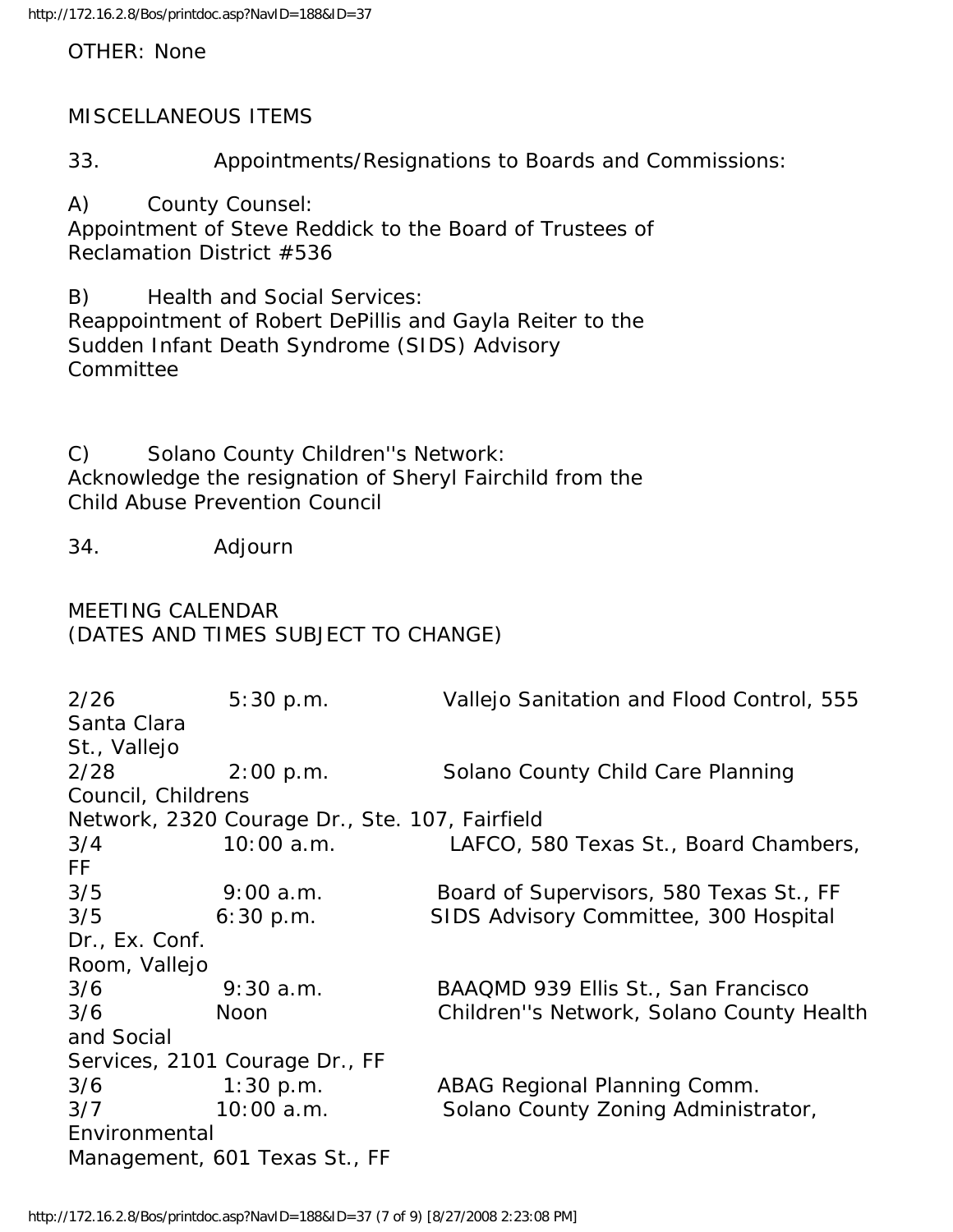3/7 1:00 p.m. BCDC, S.F. Downtown Center, 425 Market St., San Francisco 3/7 7:00 p.m. Solano County Planning Commission, Board of Supervisors Chambers, 580 Texas St., FF 3/8 9:00 a.m. Local Task Force for Integrated Waste Management, Fairfield-Suisun Sewer District Office, 1010 Chadbourne Rd., Suisun 3/12 12:00 p.m. Solano Partnership Against Violence, **Upstairs** Conference Room, 501 Texas St., FF 3/12 4:00 p.m. Maternal, Child, and Adolescent Health Advisory Board, 1735 Enterprise Dr., Bldg.2, Conf. Rm. 1, FF 3/13 6:00 p.m. Solano Transportation Authority, 333 Sunset Ave, Suite 230, Suisun 3/13 9:00 a.m. Yolo-Solano Air Quality Management District, 1947 Galileo Court, Suite 103, Davis 3/13 6:15 p.m. Solano County Fair Board of Directors, Administration Building, Solano County Fairgrounds, Vallejo 3/13 6:00 p.m. Alcohol and Drug Advisory Board, 1735 Enterprise Dr., Bldg. 3, Conf. Rm. 1, FF 3/14 1:30 p.m. Emergency Medical Care Committee, 1735 Enterprise Dr., Bldg. 3, Conf. Rm 1, FF 3/14 6:30 p.m. Solano County Aviation Advisory Commission/Airport Land Use Commission, Nut Tree Airport, Vacaville 3/14 7:00 p.m. Solano County Water Agency, 508 Elmira Rd., Vacaville 3/14 7:00 p.m. Solano County Park and Recreation Commission, Architect Conf. Rm., 530 Clay St., FF 3/15 8:00 a.m. Workforce Investment Board of Solano County,320 Campus Lane, Suisun